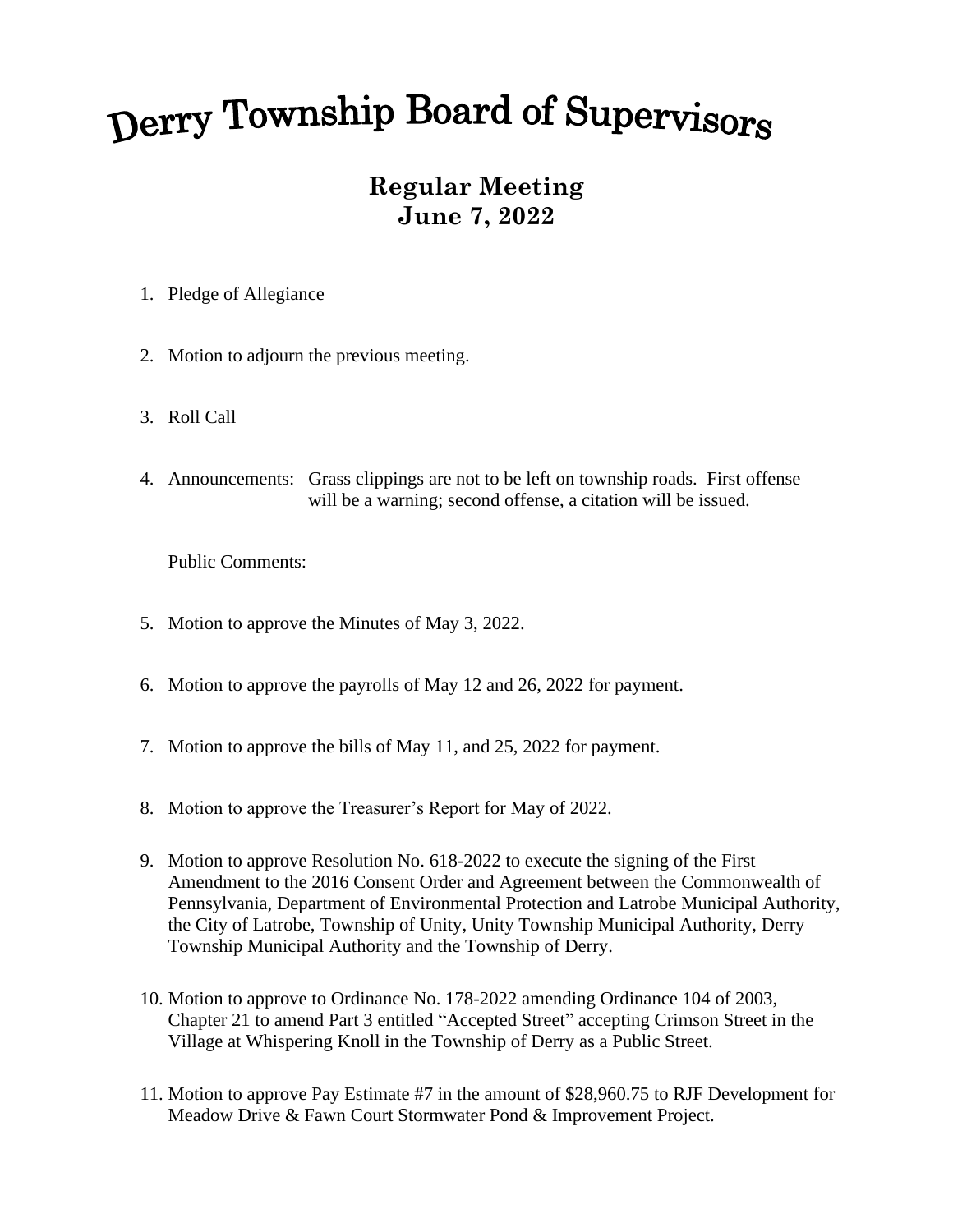- 12. Motion to approve Pay Estimate #1 in the amount of \$9,630.00 to Steel Nation Environmental, Inc. for the Maple Drive and Penn Avenue Stormwater Improvement Project.
- 13. Motion to approve Change Order #1 in the amount of \$6,835.00 to Derry Construction Co., Inc. for the CDBG Paving Program (Murtha Way).
- 14. Motion to approve the Martin L. Bearer Estate Subdivision on State Route 981 which has been approved by the Westmoreland County Department of Planning:

Approval of this plan does not constitute acceptance of the streets as dedicated and laid out on said plan until they are developed to the Township's specifications at which time formal written notice of acceptance of dedication will be delivered the Derry Township Board of Supervisors to the developer.

15. Motion to approve the Marshall Subdivision on Marshall Lane which has been approved by the Westmoreland County Department of Planning:

> Approval of this plan does not constitute acceptance of the streets as dedicated and laid out on said plan until they are developed to the Township's specifications at which time formal written notice of acceptance of dedication will be delivered the Derry Township Board of Supervisors to the developer.

- 16. Motion to grant a donation to the Derry Township Volunteer Fire Department (Bradenville) in the amount of \$
- 17. Motion to grant a donation to Derry Borough VFD, Blairsville VFD, and New Alexandria VFD in the amount of \$ each.
- 18. Motion to grant donations to the Mechesneytown, Pershing, and Salem Cemeteries Associations for the abandoned cemeteries in the amount of \$ each.
- 19. Motion to grant a donation to the Caldwell Memorial Library in the amount of  $\frac{\S_{\_}^{\_} \cdots \_S_{\_}^{\_}}{\S_{\_}^{\_}}$ .
- 20. Motion to grant a donation to "Faith in Action" in the amount of \$ .
- 21. Motion to grant a donation to the Barbara Thompson Early Learning Center in the amount of \$ .